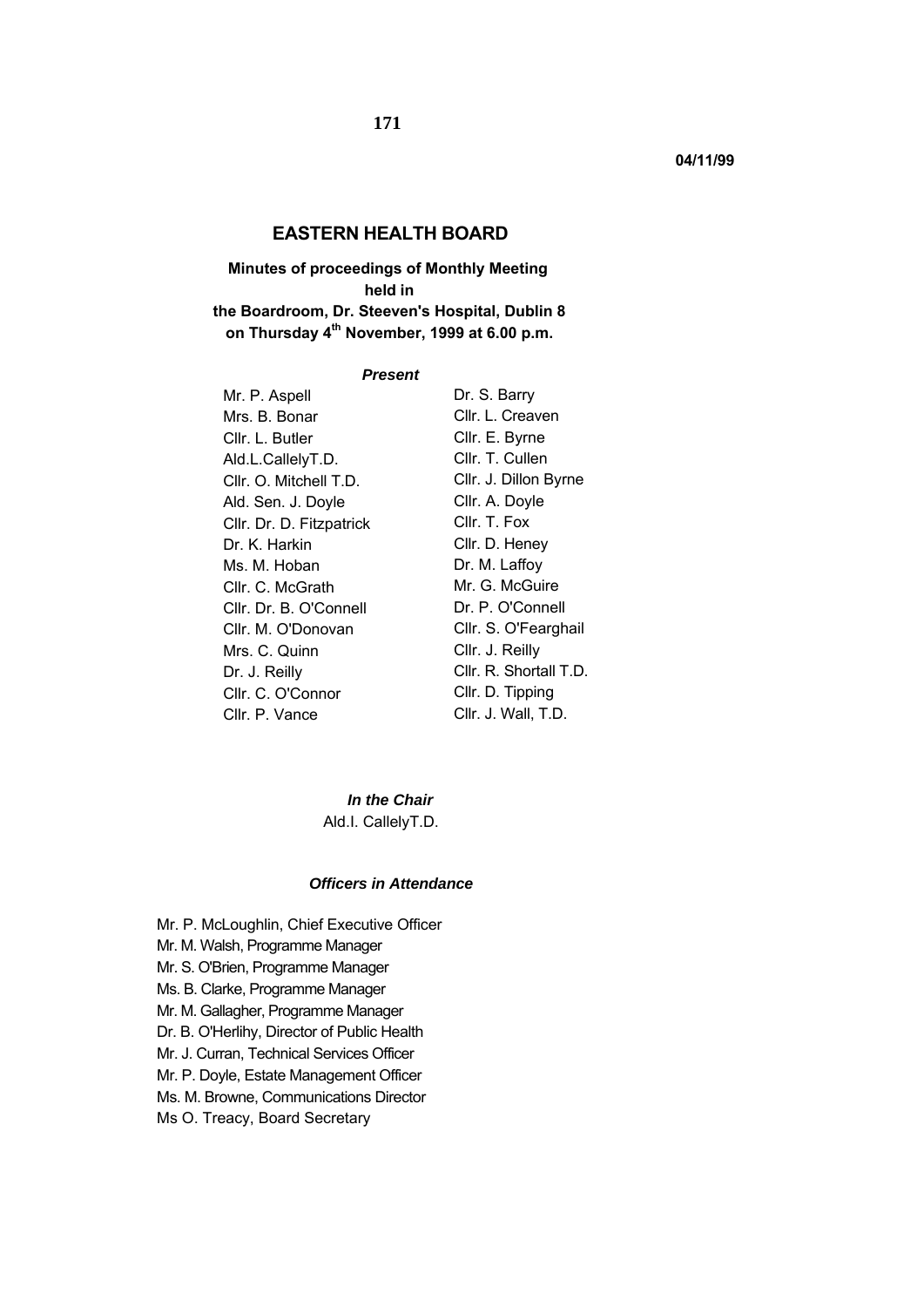### **129/1999 CHAIRMAN'S BUSINESS**

The Chairman read the following report which was noted by the Board.

## *1. Condolences*

I would like to propose a vote of sympathy to those whose names have been included on the list of condolences, which have been circulated.

## *2. Special meeting of our Board*

I wish to advise members that a special meeting of our Board, concerning Dental Services, will be held on Tuesday 23<sup>rd</sup> November 1999, in the Boardroom, Dr. Steevens' at 11.00a.m.

## *3. Protocol Committee meeting*

I wish to advise members of the Protocol Committee that a meeting will be held on Monday 15<sup>th</sup> November 1999 at 2.00 p.m. in the Boardroom, Dr. Steevens'.

## *4. December meeting of our Board*

It is proposed that the December meeting of our Board should be held on Thursday 16<sup>th</sup> December 1999 at 6.00 p.m.

# **5.** *Meeting of the Community Services and Services for Children and Families Programme Committee*

I wish to advise members that there will be a special meeting of the Community Services and Services for Children and Families Programme Committee on Wednesday  $1<sup>st</sup>$  December 1999 at 6.00 p.m. in the Boardroom, Dr. Steevens'.

## *6. Official Openings*

I wish to advise members that arrangements are being made to officially launch the following services:

| <b>DATE</b> | <b>FUNCTION</b>                                              | <b>TIME</b> |
|-------------|--------------------------------------------------------------|-------------|
| 24/11/99    | <b>HACCP Food Control</b>                                    | 2.30 p.m.   |
|             | Programme                                                    |             |
| 6/12/99     | Signing of Contract/turning of<br>sod, Naas General Hospital | 2.00 p.m.   |

Invitations in respect of these functions will be forwarded to members as soon as possible.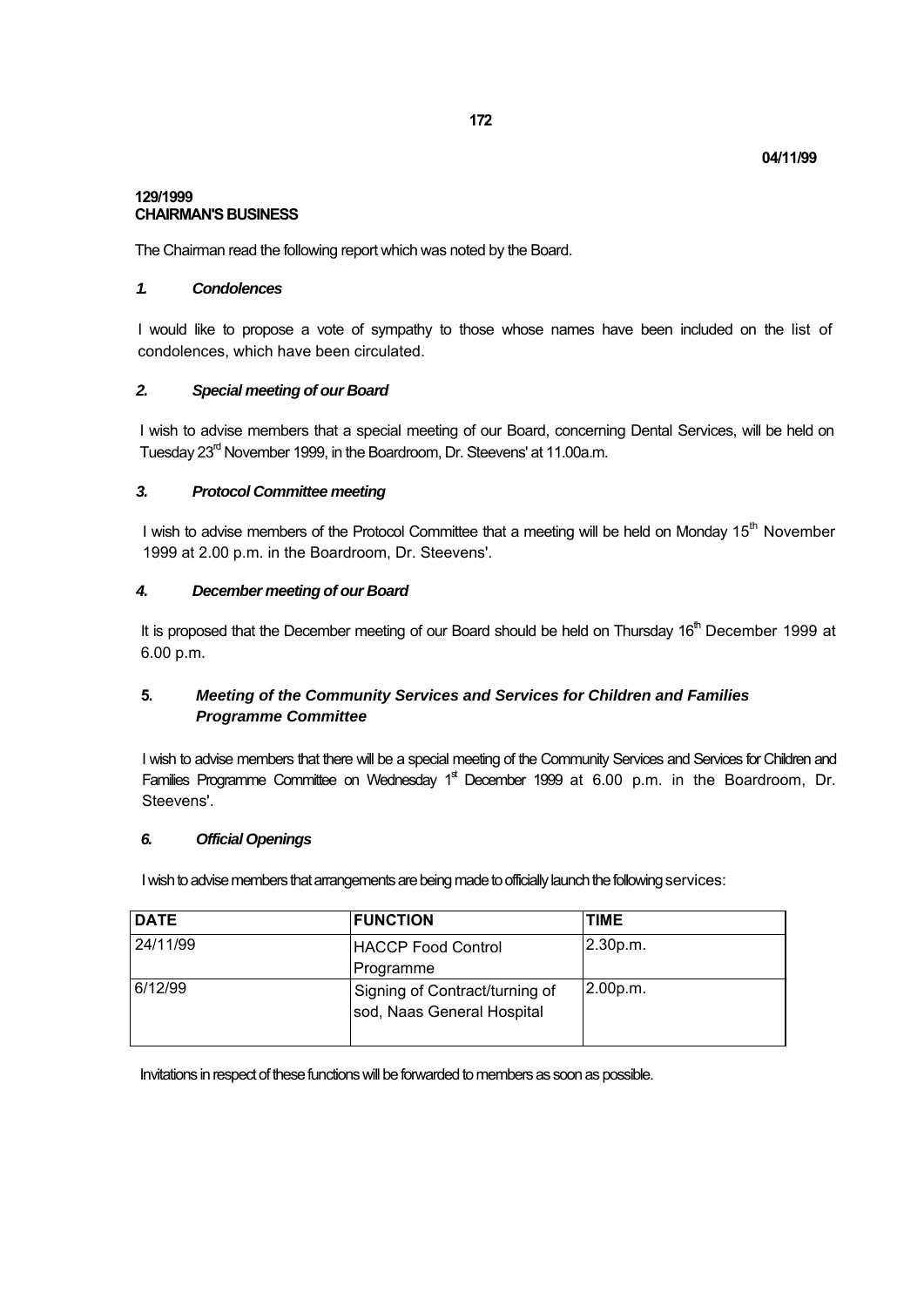# **130/1999 MINUTES OF PROCEEDINGS OF MONTHLY MEETING HELD ON THE 7TH OCTOBER, 1999 AND A SPECIAL BOARD MEETING HELD ON 18TH OCTOBER, 1999.**

The minutes of the proceedings of the monthly meeting held on the  $7<sup>th</sup>$  October, 1999, and special Board meeting held on 18<sup>th</sup> October 1999 having been circulated, were confirmed on a proposal by Mr. P Aspell, seconded by Cllr. P. Vance.

## **131/1999 QUESTIONS TO THE CHBEF EXECUTIVE OFFICER**

On a proposal by Cllr. J. Reilly, seconded by Cllr. C. O Connor, it was agreed to answer the questions which had been lodged.

## **1. Cllr. Christy Burke.**

'To ask the Chief Executive Officer to investigate the overcrowding at B&B Hostel Accommodation at 26/30 North King Street which is being used for homeless people and is not in keeping with planning conditions. Payments are being made by the Eastern Health Board".

## **Reply**

The Homeless Persons Unit of the Eastern Health Board commenced placing people in the premises at 26730 Norm King Street in July 1999. This is a new apartment block and was visited by the manager of the Homeless Persons unit prior to any placement being made. Following recent information received from the Planning Section-of Dublin Corporation we have been advised that the accommodation does not have proper planning permission for mis current use. We have decided therefore not to continue using this unit for tins purpose. To date approximately half of the group being housed mere have been given alternative accommodation arrangements and we are urgently seeking further accommodation to enable us to completely vacate this premises.

## **2. Cllr. Eric Byrne.**

"Will the Chief Executive Officer please comment on the request for funding from the New Day Counselling Centre, 11 Meath Street, Dublin 8. Is he aware that it will cost £135,000 this year to run the centre and the only grant assistance they have received to date is £9,000 from the Department of Social, Community and Family Affairs. Will the Manager agree to view sympathetically your request for funding in order to facilitate the continuing running of this very fine counselling service".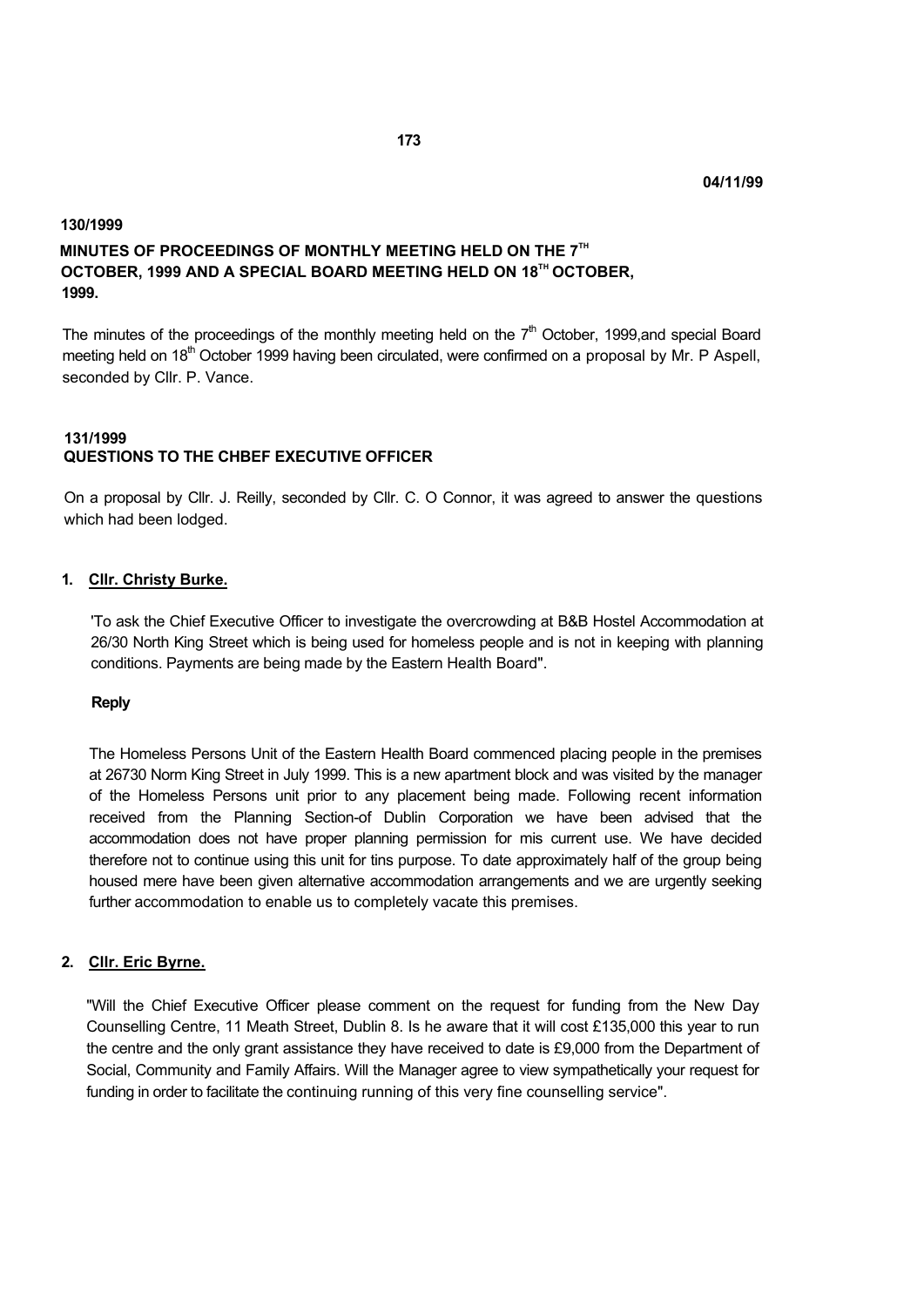### **Reply**

This New Day Counselling Centre was established in April 1995 in response to the need for a counselling and psychotherapeutic service for the people of Dublin's south-west inner city. The centre offers individual, family and group counselling and psychotherapy for a broad spectrum of problems. The Centre is open to all members of the community regardless of ability to pay.

The Centre is a voluntary non-profit organisation and the Trustees are representatives of the Christian Brothers and Holy Faith Sisters. Initial funding for the New Day Counselling Centre was proposed by the trustee organisations. The Director is a practising psychotherapist and other staff include psychotherapists, group facilitator and secretary.

Earlier this year a committee was established to prepare guideline criteria for approval of funding to voluntary counselling agencies. Their report is expected later this month. Decisions can then be taken on requests for funding received from a number of organisations including the New Day Counselling Centre.

### **3. Cllr. Roisin Shortall, T.D.**

"In relation to drug users living outside the catchment areas of drug treatment centres, will the Chief Executive Officer provide details of the numbers currently on the waiting list for Trinity Court and the waiting times involved; and will he outline the proposals, if any, to provide access to these services".

#### **Reply**

The numbers currently on the waiting list for Trinity Court are 55. As of  $29<sup>th</sup>$  October 1999 there are 523 people in treatment in Trinity Court

In the last 12 months the Drug Treatment Centre Board has initiated treatment at the Centre for 557 patients.

Of the 55 people on the waiting list none have been on the waiting list for longer than one year. Twelve of these have been given appointments for further assessment. The remainder are in the process of being contacted by our Outreach Worker.

The Drug Treatment Centre Board has just completed its Five Year Plan for services. Part of the developments include the provision of an emergency assessment service. This will enable people to be assessed on a walk-in basis and an appropriate treatment plan to be offered.

Also the more community based facilities that are opened will enable more patients to be moved and in turn allow more people to be taken on at Trinity Court.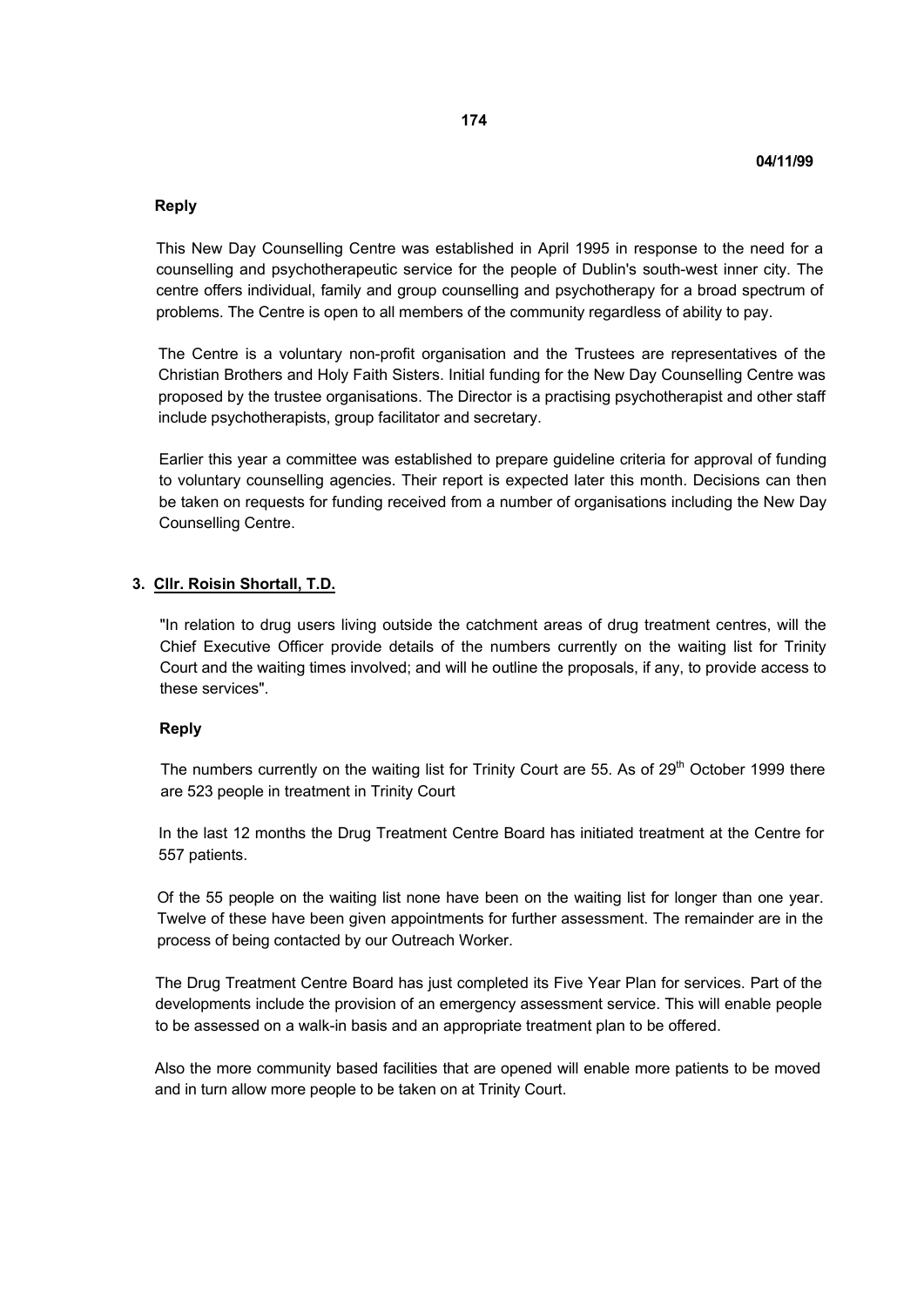# 4. Cllr. Roisin Shortall, T.D.

"In relation to the child social work services, will the Chief Executive Officer provide details of the number of social work posts in each community care area, the number of these posts which are currently vacant, and the number of referrals to each CCA for each of the past three years including this year to date".

Reply

| Social Work and Child Care Complements<br>in each Community Care Area: vacancies are shown in parenthesis |  |
|-----------------------------------------------------------------------------------------------------------|--|
|                                                                                                           |  |

|                              | New DAY You Worker             | Area Head Social Team Leader Social Worker |                 | Community<br>Child Care<br>Worker. |
|------------------------------|--------------------------------|--------------------------------------------|-----------------|------------------------------------|
|                              | 1                              | $\overline{2}$<br>(1)                      | 15.5<br>(2)     | $\mathfrak{D}$                     |
|                              | 1                              | $\overline{2}$                             | 15<br>(1)       | 2                                  |
| 3                            | 1                              | $\mathbf{2}$                               | 18              | $\overline{2}$                     |
| 推                            | $\sim$ 1                       | 4<br>(2)                                   | 32<br>(2.5)     | 5<br>(1)                           |
| S.                           |                                | 4<br>(1)                                   | 25.5<br>(1)     | 4                                  |
| 6 <sup>1</sup>               |                                |                                            | 29<br>(.5)      | 3                                  |
| $\tau$                       | 1                              | 5                                          | 32.5<br>(3.5)   | 4                                  |
| 8 <sup>°</sup>               | $\mathbf{1}$<br>11.A<br>$-0.5$ | 4<br>esa Sek                               | 30<br>(4.5)     | $\overline{2}$                     |
| $9 - 10$                     | $1$ . A line stress in         | $\mathfrak{D}$                             | 17<br>(2)       | 3<br>(1)                           |
| 10                           | 1                              | $\overline{2}$                             | 13<br>(3.5)     | 1                                  |
| Total<br><b>LOWGE</b><br>动物理 | 10                             | 31<br>(4)                                  | 227.5<br>(20.5) | 28<br>(2)                          |

| Referrals to the Social Work Service 1997 - mid Oct 1999 |     |     |            |
|----------------------------------------------------------|-----|-----|------------|
| Area                                                     |     |     | $mid$ -Oct |
|                                                          | 531 | 513 | 415        |
|                                                          | 669 | 884 | 959        |
|                                                          | 558 | 49. | 306        |
|                                                          |     | 692 | 616        |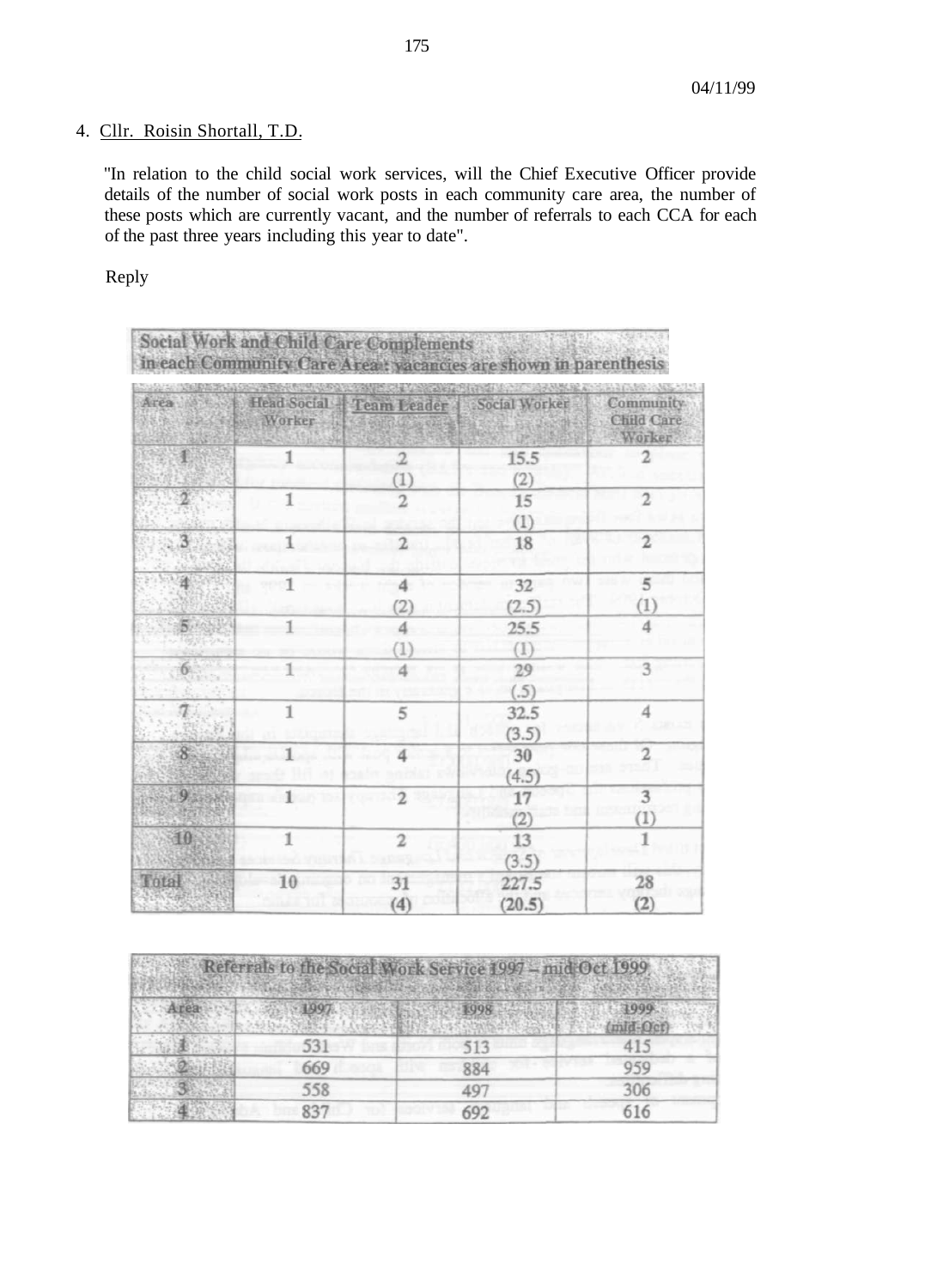**04/11799** 

| <b>Total</b> | 6532 | 6504 | 5342 |
|--------------|------|------|------|
| 10           | 566  | 634  | 395  |
| 9            | 495  | 615  | 447  |
| 8            | 853  | 839  | 720  |
|              | 621  | 616  | 510  |
| 6            | 704  | 668  | 545  |
| 5            | 698  | 546  | 429  |

## **5. Cllr. Roisin Shortall, T.D.**

"Will the Chief Executive Officer report on the very high turnover of speech therapists which has afflicted the Wellmount Health Clinic in Finglas for several months now; will he outline the reasons for high turnover, will he report on the impact this is having on services; and will he indicate what action he is taking to address the problem".

### **Reply**

Over the last two years four therapists have left the service in Wellmount Health Centre for a number of reasons; to avail of career break; transfer to another post within the Board, and two persons who resigned to move outside the Eastern Health Board area. During that period there were two gaps in service of eight weeks in 1998 and a three week period in October 1999. The staff complement is now back to normal.

During this period other measures were taken to ensure there would be no significant impact on the waiting list. The waiting time is six months for assessment, which is comparable with the speech and language service generally in the Board.

At present there exists 5 vacancies for speech and language therapists in the Eastern Health Board Region. Of these one post refers to a senior post with special emphasis on learning disabilities. There are on-going interviews taking place to fill these vacancies but as with other professions the Speech and Language Therapy service is experiencing problems regarding recruitment and staff mobility.

Our Boards report tided *Development of Speech and Language Therapy Services* has been published recently; this will inform the Board's management on ongoing development of speech and language therapy services and the allocation of resources for same.

A submission has been made by our Board to the Department of Health and Children for funding to continue to develop the Speech and Language Therapy Services in the year 2000. In this submission there are four key priorities:

- 1. Development of speech and language units in both North and West Dublin.
- 2. Provision of a dedicated service for children with speech and language and reading/writing difficulties.
- 3. The development of speech and language services for Child and Adolescent Psychiatry.
- 4. The provision of a dedicated service for inner city schools.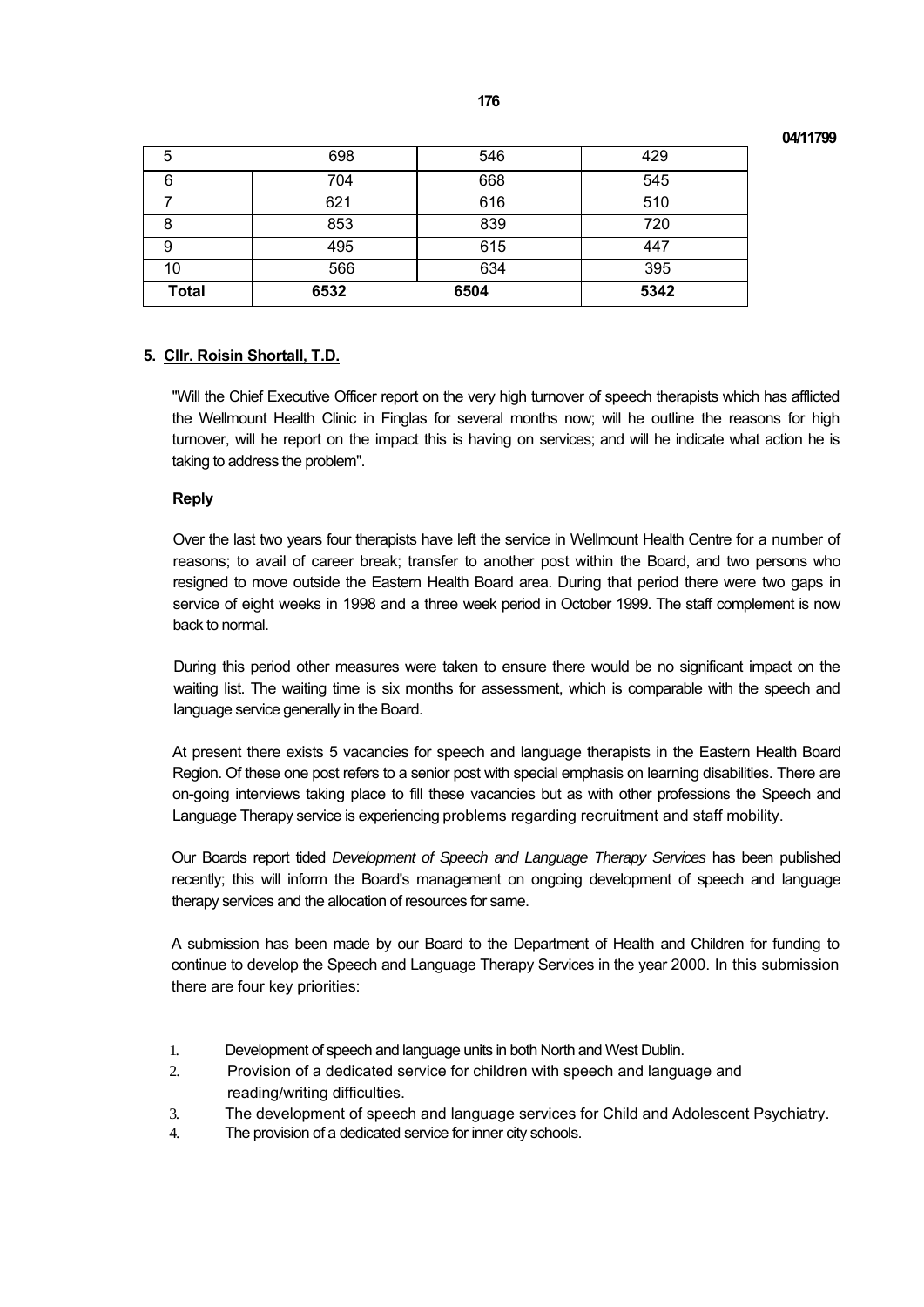### **6. Ald. Ivor Callely, T.D.**

'To ask the Chief Executive Officer the total number and estimated monies paid to asylum seekers for the year 1999 for (a) Income Maintenance (b) Emergency Accommodtion (c) Other Services, will the Chief Executive Officer indicate if there are any difficulties in establishing and verifying identity of applicants and what percentage of asylum seekers arrive in Ireland from another European Member State and will he make a statement on the matter."

#### **Reply**

Since the beginning of 1999 over 5,000 asylum seekers have arrived in Ireland. Upon arrival they register with the Department of Justice, Equality & Law Reform in the "one-stop-shop" in Mount Street. When the Department of Justice, Equality & Law Reform accept an application for asylum status the asylum seeker is referred to the Board's Community Welfare staff in Mount Street. They provide income maintenance under the Supplementary Welfare Allowance Scheme and also endeavour to place people in commercial emergency accommodation (B&B's and hostels). Asylum seekers are also advised to attend for medical screening with the Board's medical staff who are also based in Mount Street. Ji the asylum seekers manage to secure accommodation in the private rented sector they are paid a rent deposit by the staff in Mount Street and are then subsequently paid their basic payment and a rent supplement by the local Community Welfare Officer in whose area they reside.

There are currently 2,600 asylum seekers in emergency accommodation in the Dublin area. There are also approximately 6,500 in the private rented sector.

The estimated cost up to me end of September 1999 is as follows:

| Income Maintenance               | £13,340,000 |
|----------------------------------|-------------|
| <b>Exceptional Need Payments</b> | £1,000,000  |
| <b>Emergency Accommodation</b>   | £7,600,000  |
| <b>Rent Supplements</b>          | £6,400,000  |
| <b>Medical Screening</b>         | £132,000    |

The question of establishing and verifying identity is primarily a matter for the Department of Justice, Equality & Law Reform and the Department of Social, Community & Family Affairs. The Department of Justice, Equality & Law Reform give each new applicant a unique number and take a photograph. This number is cross referenced with the RSI number issued by the Department of Social, Community & Family Affairs. The two numbers and the photograph are made available to our Board's Community Welfare staff.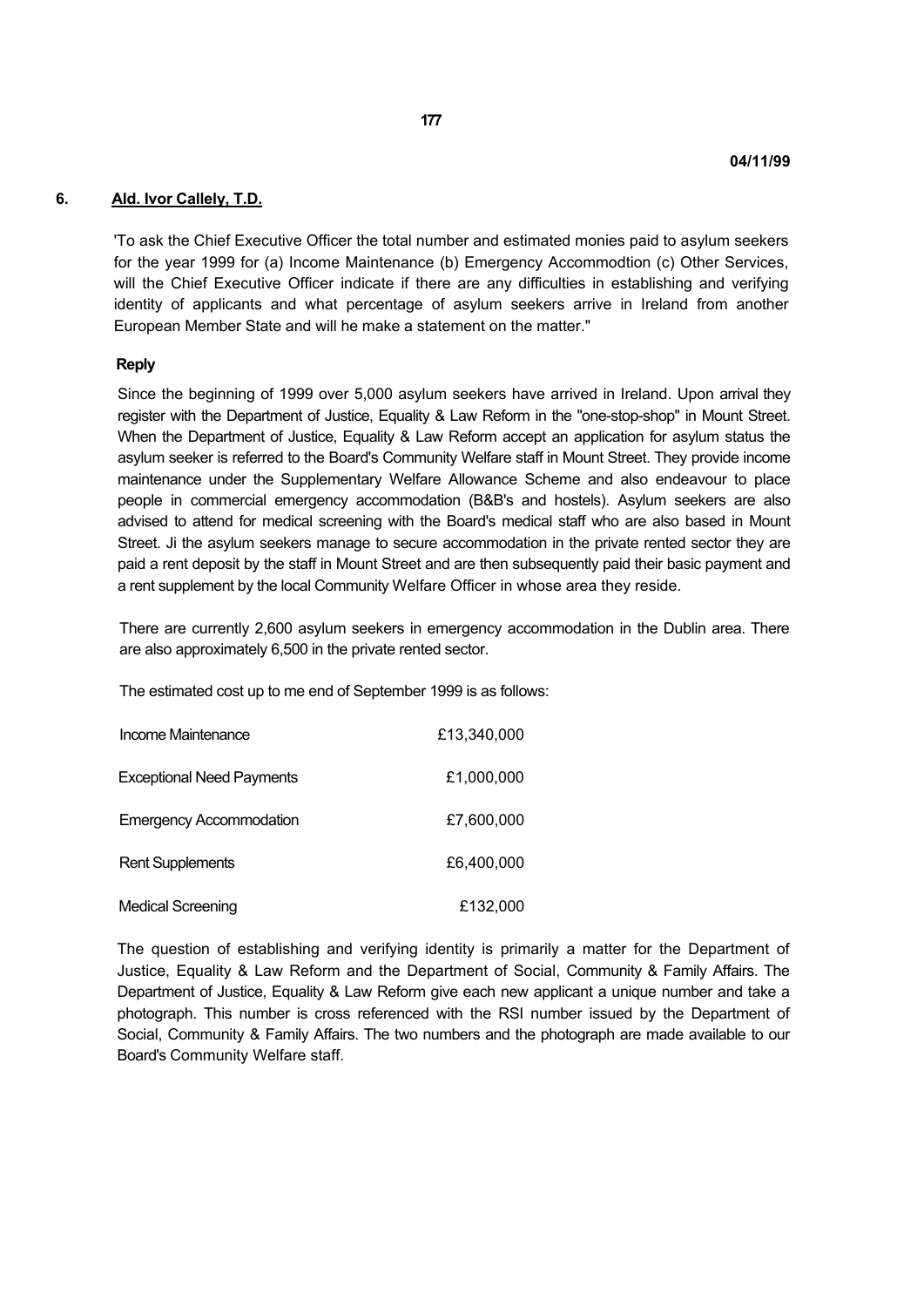Staff in the Eastern Health Board would not be aware of the number of asylum seekers who arrive via another European Member State. This is a matter that is investigated on an individual basis by the Department of Justice, Equality & Law Reform.

### **7. Cllr. Charles O'Connor.**

"To ask the Chief Executive Officer to present an updated report on progress in restoring the fire damaged Health Centre at Millbrook Lawns, Tallaght; will he confirm the schedule in place and also acknowledge the need to remain in consultation with the local community and will he make a statement."

#### **Reply**

Following fire damage in Millbrook Lawns Health Centre all the services have been restored with the exception of Community Psychiatric Service which is operated from the Mental Health Centre in Belgard Road. We are still working on the needs assessment with the professionals and general practictioners. Parallel discussions are also taking place with the various voluntary organisations to see if their needs can be meet on the site. The Board will be advised as soon as operational policies and schedule of accommodation has been agreed.

#### **8. Cllr. Charles O'Connor.**

'To as the Chief Executive Officer to outline his response to Homelessness in the Tallaght region detailing contacts with local groups and will he make a statement."

#### **Reply**

The Homeless Initiative has recently facilitated the establishment of a Working Group to address homelessness in the South County Dublin area, which includes the Tallaght region. The purpose of this group is to develop an integrated plan for the provision of services for homeless people in the area.

The Eastern Health Board is represented on this Working Group by the local General Manager, the local Superintendent Community Welfare Officer, the Child Care Manager and the Psychiatric Social Worker from St Loman's Hospital. Also on this group are representatives from South Dublin County Council and specifically from the Tallaght area the Jobstown Integrated Services Project, Tallaght Information Advice Centre, South West Womens Refuge and DEONACH (West Tallaght Probation Services).

The Group has already met on two occasions and has commenced the task of identifying needs and target groups and the gaps in service provision. They are also seeking to identify how services can be linked to address these needs. The target date for the completion of the plan is January 2000.

Similar Working Groups are also being established in each of the local authority areas in the Eastern Health Board region.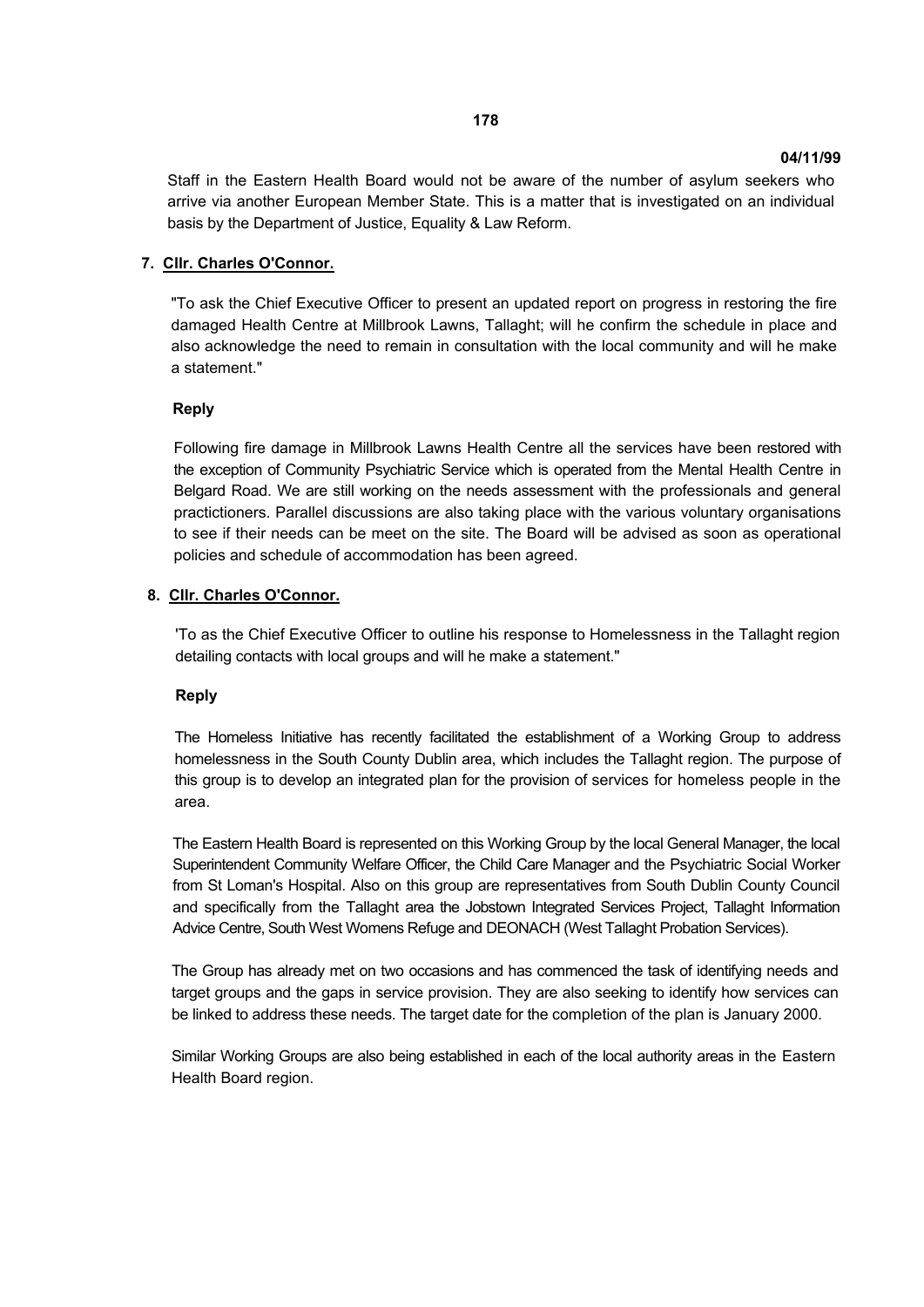### **9. Cllr. Charles O'Connor.**

To ask the Chief Executive Officer to report on his efforts to provide adequate Dental Care in the Tallaght region noting the concerns being expressed and will he make a statement."

### **Reply**

In line with overall Board policy a school based system of delivery of dental services to eligible schoolchildren operates from Millbrook Lawns Health Centre. Our clinical staff of 5(whole time equivalent) dentists and 0.4 (whole time equivalent) hygienist target 2nd 4th and 6th classes in 31 National Schools in the Area for screening, and any necessary treatment Pupils of first year post-primary schools are also similarly targeted.

A dental health educator also visits these schools to promote oral health by imparting advice on oral hygiene and diet.

All school children in these target classes complete treatment on a current academic year basis and there is no waiting-list for treatment.

We provide an emergency service for all pre-school and eligible school children, regardless of school class, on a daily basis in Millbrook Lawns. Any concerns which a parent may have concerning their child's dental health can be addressed at these visits.

We had some problems in early summer resulting from fire damage in Millbrook Lawns Health Centre. Dental staff were temporarily assigned to other Dental locations within the area. Routine treatment of schools served from that clinic ceased and emergencies were treated from other locations. Night sessions were provided for adult medical card holders in our clinic at Old County Road. Normal dental services resumed at Millbrook lawns on 3rd August 1999.

#### **10. Dr. M. Laffoy.**

"The Eastern Health Board provides a free formula milk scheme for low income mothers and their babies. Does it provide any financial support to low income mothers who choose to breast feed?"

#### **Reply**

There is no financial support provided through the Community Welfare Service specifically for lowincome mothers who chose to breast-feed. The free formula milk scheme is funded and administered directly by the Health Board, under the Free Formula Feed (Baby Food) Scheme and is available to medical card holders who require same.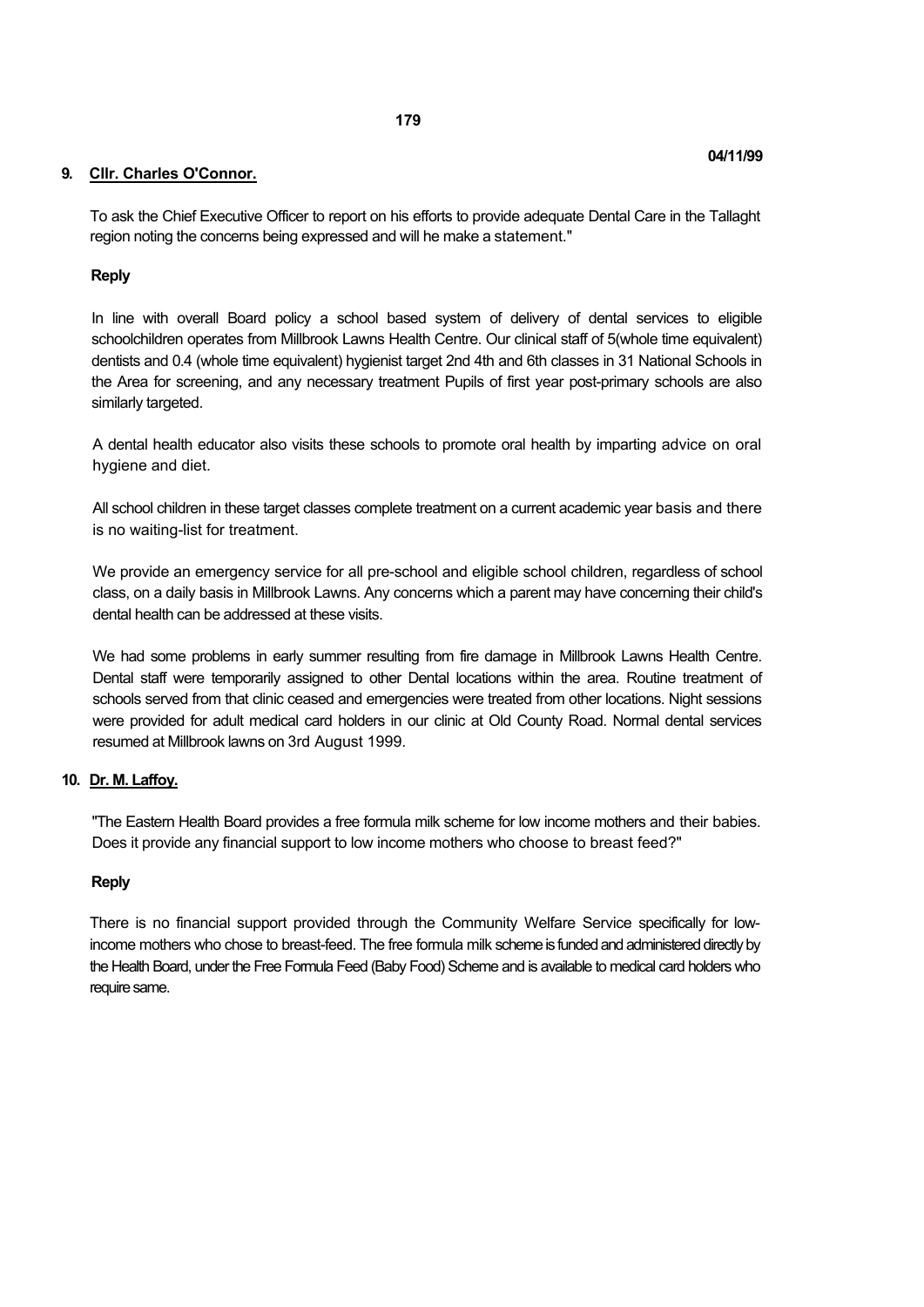### **132/1999 THE CHIEF EXECUTIVE OFFICER'S REPORT**

The Chief Executive Officer expressed his gratitude to members for there assistance in the purchase of the Meath Hospital site. The Chairman also thanked Mr. O' Brien, Programme Manager and his team for pursuing the purchase and development of this site. The report from the Chief Executive Officer was noted.

## *1 Health and Safety 1999*

I have circulated with agenda papers for this meeting copies of letter dated  $11<sup>th</sup>$  October, 1999 from the Department of Health and Children confirming the availability of additional funding of £16,000 this year on a once off basis in the Health and Safety area.

## *2 General Practice Capital Development Fund 1999.*

I have circulated with agenda papers for this meeting copies of letter dated  $18<sup>th</sup>$  October, 1999 from the Department of Health and Children informing us that a sum of £215,000 is being made available to our Board this year from the General Practice Capital Development Fund 1999 to assist certain General Practice development projects already identified and prioritised by our Board as deserving of support

### *3 Opthalmic Service*

I have circulated with agenda papers for this meeting copies of letter dated  $20<sup>th</sup>$  October, 1999 from the Department of Health and Children to advise that following discussions concerning the Optical Benefits Scheme between the Department of Social Community and Family Affairs and the Association of Optometrists Ireland a once off increase in fees of 5% was agreed with effect from  $1<sup>st</sup>$  July, 1999.

The fees and charges payable for the sight testing scheme and provision of spectacles and contact lenses scheme have been adjusted accordingly and the revised scale of these is enclosed. To take account of the increase in fees, £28,750 is being made available in the current year to our Board.

## *4. Naas General Hospital/Phase II Development*

I wish to advise members that the Department of Health and Children have confirmed that mere is no objection to accepting the tenders submitted by Messrs. P J. Hegarty Ltd in the sum of £26,401,277.00 (inclusive of V.A.T.) subject to the certain preconditions in relation to Naas General Hospital - Phase II Development

## *5. Purchase of Meath Hospital*

I have circulated with agenda papers for this meeting copies of letter dated 22<sup>nd</sup> October, 1999 from the Department of Health and Children informing us that a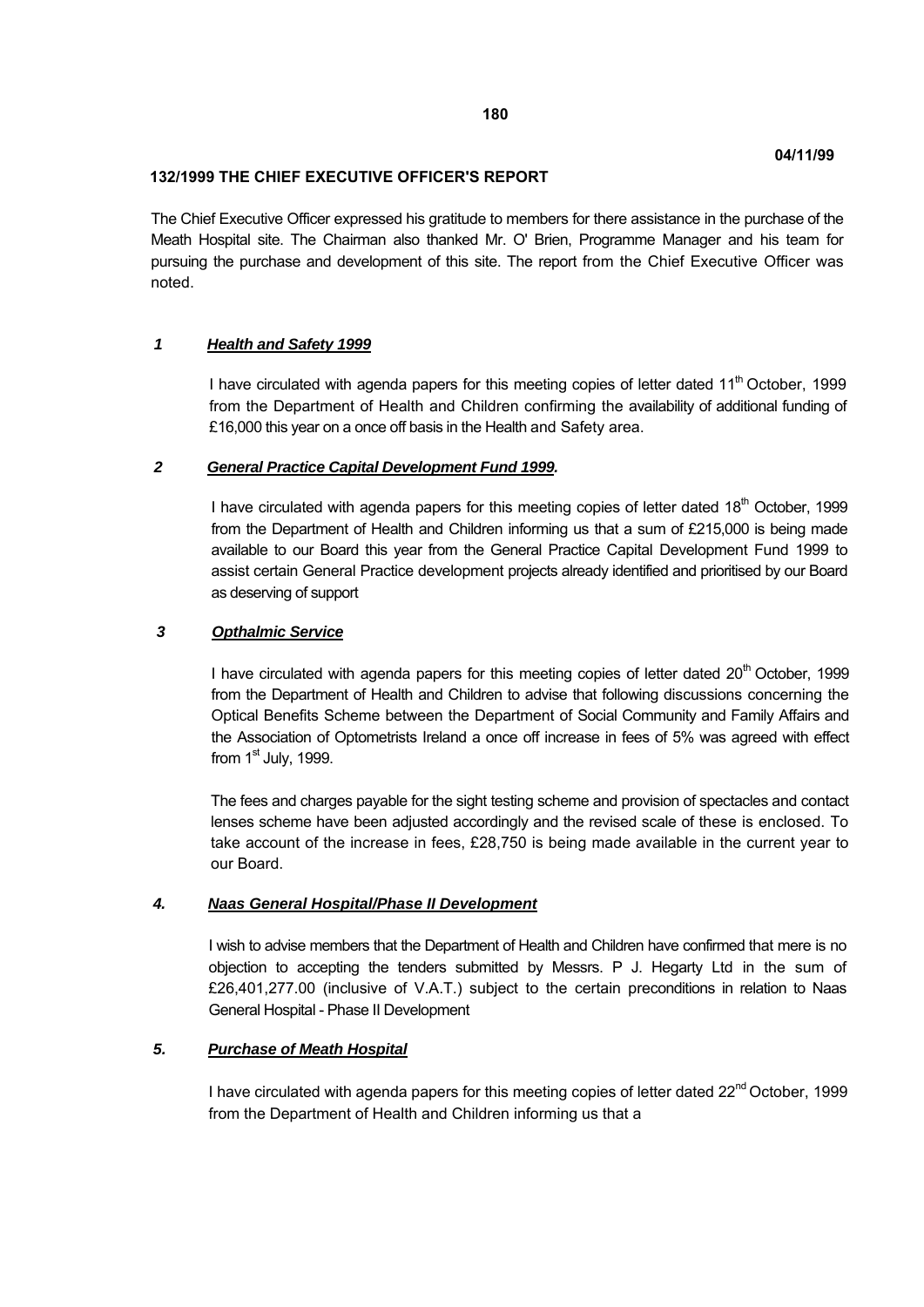Capital Grant not exceeding £10.75m will be made available to our Board for the purchase of the Meath Hospital site.

### *6. Board Resolution/October Board Meeting*

I wish to advise members that I have received correspondence from Mr Gerard Barry, Chief Executive Health Services Employers Agency, acknowledging our correspondence following on from our October Board meeting conveying details of our Boards resolution regarding the impending nurses strike. Mr Barry advises that the views of our Board will be given due consideration by the Agency.

## **7.** *Fuel Scheme 1999/2000*

I have circulated with the agenda papers for this meeting copies of Circular No S.W.A. 7/99 which refers to the Fuel Scheme 1999/2000.

### *8. AGM of the Irish Pre-School Playgroups Association*

I have circulated with agenda papers for this meeting copies of Press Release dated  $8<sup>th</sup>$  October, 1999 in which Mr Frank Fahey, Minister of State at the Department of Health and Children, at the official opening Irish Pre-School Playgroups Associations National AGM, commended the IPPA on their contribution to early Childhood Care and Education together with tiieir role in developing Adult Orientated Childcare Training and Support

## *9. Statement re: Nurses Strike Ballot*

I have circulated with agenda papers for this meeting copies of Press Release dated  $11<sup>th</sup>$  October. 1999 which outlines Mr Brian Cowen TD, Minister for Health and Children response to the result of the Ballot for an all out nurses strike.

#### *10. Nurses Pay*

I have circulated with agenda papers for this meeting copies of Press Release dated the  $19<sup>th</sup>$ October, 1999 being the speech by Mr Brian Cowen TD, Minister for Health and Children on motion related to nurses pay in Dail Eireann on Tuesday 19\* October, 1999.

## *11. Information Technology.*

I have circulated with agenda papers for this meeting copies of letter dated 21<sup>st</sup> of October, 1999 from the Department of Health & Children advising that a grant in the sum of £828.963.74 has been made available under the Capital Information Technology Investment Program in respect of projects in our Board's area.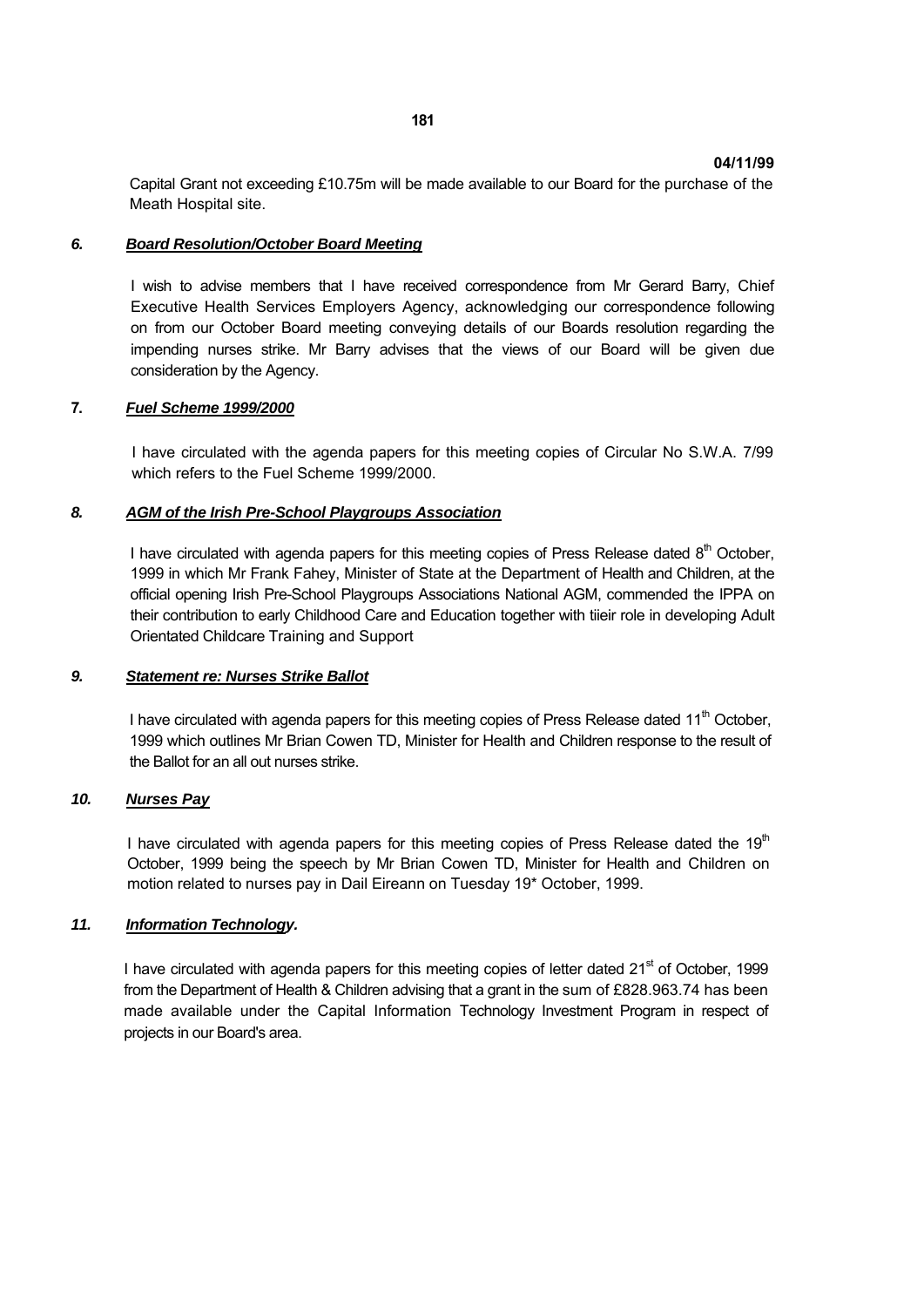### *12 Year 2000 Programme - Upgrade of Equipment.*

I have circulated with agenda papers for this meeting copies of letters dated  $27<sup>th</sup>$  October, 1999 which conveys approval to upgrade stated equipment to the value of £5,330 and £48,264 respectively.

### *13 Regional Orthodontic Unit in the Loughlinstown Area.*

I have circulated with agenda papers for this meeting copies of letter dated 28<sup>th</sup> October. 1999 from the Department of Health & Children which conveys sanction to the payment of a capital grant of £1.065m in respect of the development of a regional orthodontic unit in the Loughlinstown area.

# *14. Consultancy in Epidemiology, Oral Health Services Research & Specified Consultancy Services for the Dental Sendees.*

I have circulated with agenda papers for this meeting copies of letter dated 1<sup>st</sup> November, 1999 from the Department of Health & Children which requests our Board to release immediately the amount of £25,220.70 to the Oral Health Services Research Centre Cork, in respect of the Oral Health Services Research-Fluorides project

#### *15. National Environment Health Action Plan.*

I have circulated with agenda papers for this meeting copies of press release dated  $1<sup>st</sup>$  November, 1999 from the Department of Health & Children advising that Mr Brian Cowen ID, Minister for Health & Children has published a report containing a detailed proposal for a National Environment Health Action Plan.

#### *16. Site of the Meath Hospital.*

I refer to item no. 5 in my report which has previously been circulated an enclosed press release dated 22<sup>nd</sup> October, 1999 in which Mr Brian Cowen ID, Minister for Health & Children announced his approval to our Board, to purchase the site of the former Meath Hospital.

## *17. Senior Help line Service*

I have ciiculated with the agenda papers for this meeting copies of Speeches made by Dr Sheelah Ryan, Chairperson the Office for Health Gain, Mr Brian Cowen TD, Minister for Health *&*  Children and Mr Calm O'Connor at the launch of the expanded Senior Help line Service by Mr Brian Cowen, Minister of Health & Children on the 27<sup>th</sup> October, 1999.

## *18. Waiting Lists.*

I have circulated with agenda papers for this meeting copies of Press Release dated  $2^{nd}$ November, 1999 in which the Minister for Health & Children, Mr Brian Cowen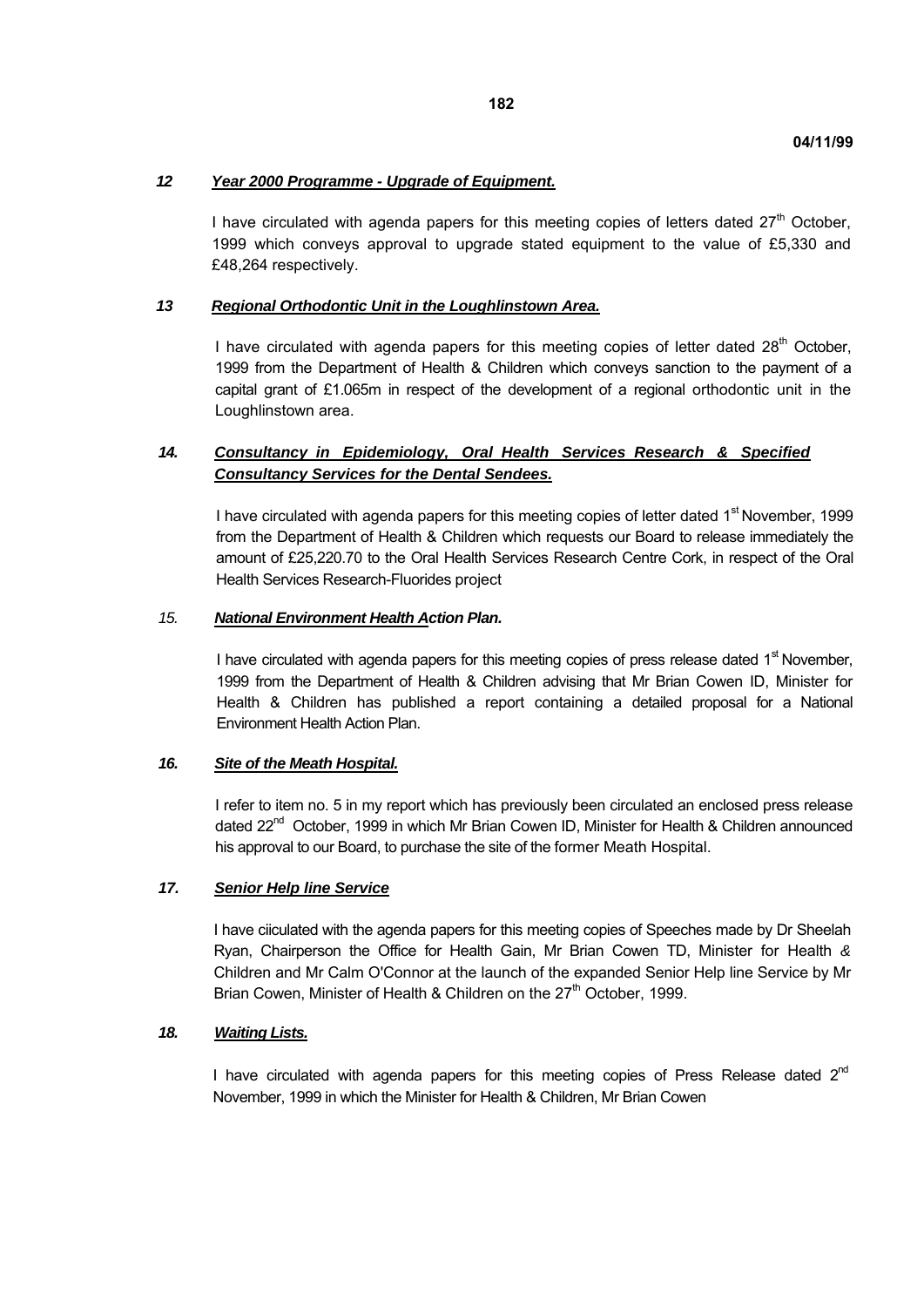**04/11/99**

*TD*, states mat the article in the Evening Herald on the 2<sup>nd</sup> November, 1999 about acute hospital waiting lists is purely speculative and without foundation.

### **133/1999**

#### **DISPOSAL OF SITE AT CHERRY ORCHAD HOSPITAL**

On a proposal by Cllr. J. Reilly, seconded by Mrs. C. Quinn, it was agreed to adapt the proposal containing Report No 42/1999 (copy filed with official minute).

#### **134/1999 INTERGRATED SERVICES PROJECT**

Following a slide presentation from Ms. Carmel Dunne and discussion to which Cllr. E Byrne, Deputy R. Shortall and the chairman contributed and to which the Chief Executive Officer replied. Report No 43/1999 (copy filed with official minute) was noted.

#### **135/1999 CHILD CARE ADVISERY COMMITTEE**

Following a detailed discussion on Report No. 44/1999 (copy filed with official minute) to which Cllr.E..Byrne,Sen.E.Fitepatrick,Cllr.J.D.Byrne,Mrs. C. Quinn, Deputy R. Shortall, Deputy O. Mrtchell, Cllr. M. O' Donovan, Dr. J. Reilly, Dr. S. Barry, Cllr. A. Doyle and the Chairman contributed and to which the Chief Executive Officer replied. Item (a) of this report was agreed. The motion from the childcare committee outlined in item (b) of this report was noted. The chairman requested that it be recorded that he does not support this motion.

#### **136/1999**

#### **DUBLIN HEALTHY CITIES PROGRESS REPORT**

Following a slide Presentation by Mr. Ray Bateson, Dublin Health Cities Project, it was agreed to note Report No. 45/1999 (copy filed with official minute).

#### **137/1999**

#### **REVIEW OF ISPCC CHILDHOOD SUPPORT WORKER SERVICE.**

Following a verbal presentation from Ms- Brid Clarke, Programme Manager Report No. 4671999 ( copy ffled wim official minute ) was noted and agreed.

#### **138/1999**

#### **PROGRESS REPORTS FROM PROGRAMME COMMITTEE'S**

#### *1. Community Services and Services for Children and Families.*

On a proposal by Mr. G. Maguire, seconded by Cllr. J. Dillion Byrne, it was agreed to adapt the report. The following matters were dealt with in the report

(a) General Managers Report on service provision in area 4.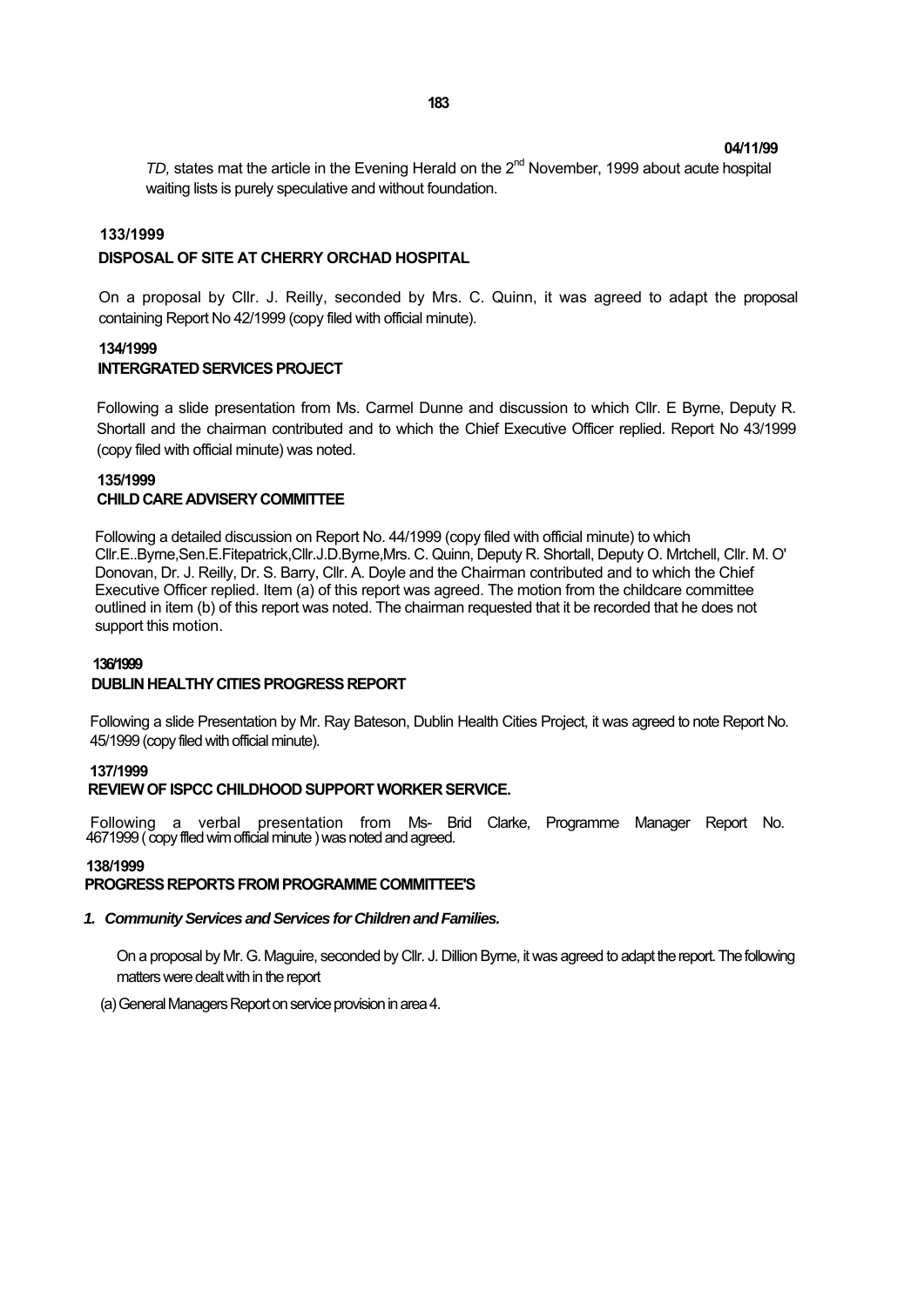(b) The *report/Oral Health in Ireland.*

### *2. Service with Person with Disabilities.*

On a proposal by Mr. G, Maguire, seconded by Deputy R. Shortall, it was agreed to adapt the report. The following matters were dealt with in the report.

(a) Report on mental handicap services for Community Care Area 9.

(b) Report on services for person who is physically and sensory disabilities in Community Care Area 9.

- (c) Report on development funding for mental handicap services for 1999.
- (d) Overview of services at KARE Day Activation Centre, Naas, Co. Kildare.

### *3. Health Promotion, Mental Health, Addiction and Social Development*

On a proposal by Mr. G. Maguire, seconded by Cllr. P. Vance, it was agreed to adapt the report. The following matters were dealt with in the report.

- (a) Report on services at Cuan Mhuire, Athy, Co. Kildare.
- (b) Medical re-view of the Drug Detox and Rehabilitation Unit at Mountjoy Prison.
- (c) Programme Manager's Report

### *4. Acute Hospital's and Services for the Elderly.*

On a proposal by Cllr. D. Heney, seconded by Mrs. C. Quinn, it was agreed to adapt the report. The following matters were dealt with in the report.

- (a) Progress report regarding hospital development at James Connolly Memorial Hospital.
- (b) Progress report regarding hospital development at Naas General Hospital.
- (c) Report on services at Cherry Orchard Hospital
- (d) Progress to date on the implementation of the initial 3-Year Work Programme for the *"10 year action plan for services for older persons 1999 to 2008".*

## **139A999 NOTICES OF MOTION**

The following motion was proposed by Cllr. R. Shortall TD.

1. That services for the elderly be re-organised so that the current delineation between geriatric and phycho-geriatric services be eliminated, as it is highly unsatisfactory from the patients point of view. This Board further calls for services with persons with dementia to be established as a matter of priority".

The motion was seconded by Dr. K. Harkin and following discussion to which Cllr. J. D. Byrne, Mr. G. Maguire and Dr. J. Rielly contributed and to which Mr. S. O' Brien, Programme Manager replied, *it*  was agreed to note the motion.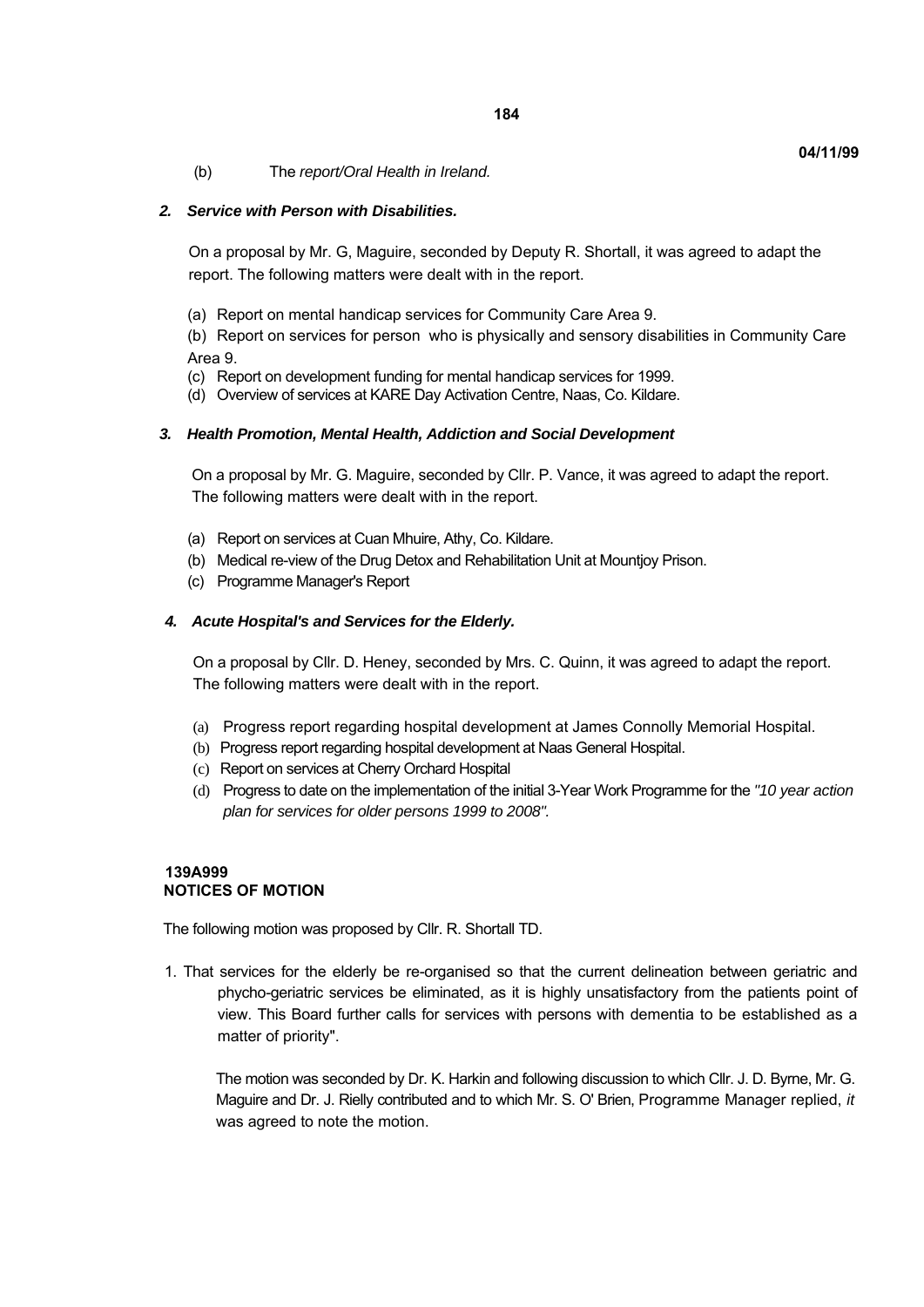#### **04/11/99**

2. The motion in the name Cllr. R. Shortall, T.D. concerning the extension of the meals on wheels service to senior citizen complex's to ensure that summer and Christmas leave period's are covered, was seconded by the chairman and noted.

The motion in the name's of Cllr. A. Devitt and Dr. J. Reilly was amended as follows:

3. "That all non-EU foreign national's seeking domicile in the Eastern Health Board area be encouraged to undergo health screening. This would identify at source those applicant's who are at risk and in immediate need of treatment. Further funding should be made available for this".

The motion was seconded by Mr. G. Maguire on following discussion to which Cllr. E. Byrne, Dr. K. Harkin, Dr. M. Laffoy, Mrs. Quinn and Cllr. A. Doyle contributed and which the Chief Executive Office replied the motion was noted and agreed.

4. The following amendment was proposed in relation to the motion in the name of Cllr. E. Byrne.

"In addition children (ie. under 18 years) should have the permission of their parents/guardians when having body piercing. Providers of body piercing should fully inform clients of all the risks or consequences of piercing (including the parents of children) so that fully informed consent can be obtained".

Following discussion on the motion to which Deputy R. Shortall, Cllr. J. Dillion Byrne, Dr. M. Laffoy, Dr. K. Harkin and Mrs. Quinn contributed and to which the Chief Executive Officer replied the motion was agreed.

The motion in the name of Cllr. R. Shortall T.D,. concerning the establishment of inpatient psychiatric services in maternity hospital's was seconded by Deputy J Wall.

Following discussion to which Dr. S. Barry, Mr. G. Maguire Mrs. Quinn and Dr. K Harkin contributed and to which the Chief Executive Officer replied. Deputy Shortall agreed to accept a written report from the Chief Executive Officer in this regard.

#### **140/1999 OTHER BUSINESS**

The Chairman announced that the Acute Hospitals and Services for the Elderly Programme ■ *i* Committee meeting will take place on Thursday  $2^{nd}$  December at 10.45a.m. in Loughlinstownt Hospital.

The meeting concluded at 9.20p.m.

**CORRECT: P.MCLOUGHLIN CHIEF EXECUTIVE OFFICER**

#### **185**